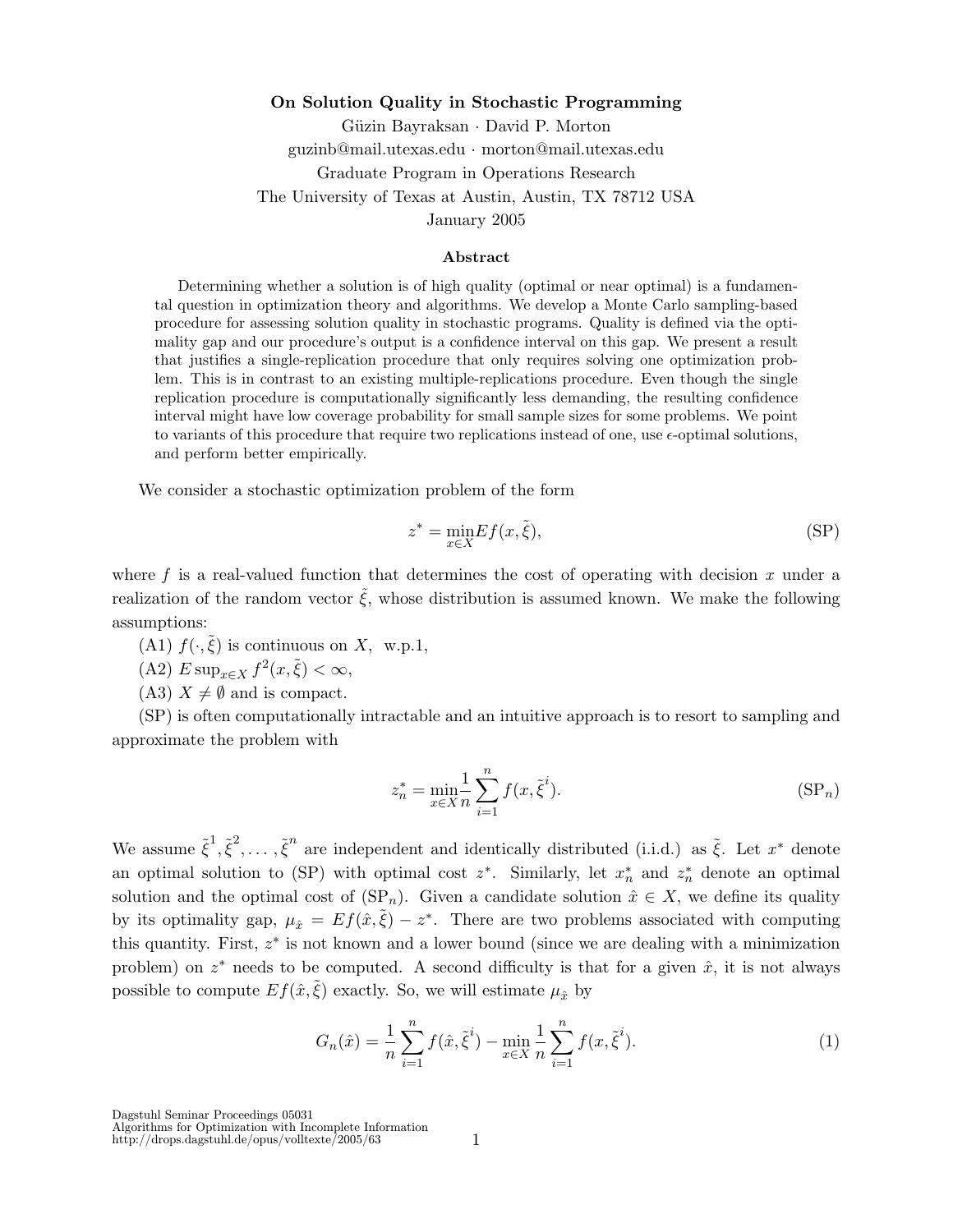The second term on the right-hand side of (1) is a lower bound in expectation on *z*∗ and was independently introduced by Mak et al. [4] and Norkin et. al. [5]. The former used it in a multiplereplications procedure for assessing solution quality while the latter used it in a branch-and-bound methodology for global stochastic optimization. Other algorithmic work that uses Monte Carlo simulation-based bounds and multiple replications includes [1, 3].

Here, we show how a single observation of (1) can be used to make a valid statistical inference on the quality of a candidate solution. This is in contrast to  $\vert 4 \vert$ , where multiple replications (e.g., 20 or 30) are used. For a feasible solution,  $x \in X$ , let  $\bar{f}_n(x) = \frac{1}{n} \sum_{i=1}^n f(x, \tilde{\xi}^i)$ ,  $\sigma_x^2(x) =$  $\text{var}[f(\hat{x}, \tilde{\xi}) - f(x, \tilde{\xi})]$  and  $s_n^2(x) = \frac{1}{n-1} \sum_{i=1}^n [ (f(\hat{x}, \tilde{\xi}^i) - f(x, \tilde{\xi}^i)) - (\bar{f}_n(\hat{x}) - \bar{f}_n(x))]^2$ . Note that  $G_n(\hat{x})$  given in equation (1) can be written as  $\bar{f}_n(\hat{x}) - z_n^*$ , with the understanding that the same *n* observations  $\tilde{\xi}^1, \tilde{\xi}^2, \ldots, \tilde{\xi}^n$  are used in  $\bar{f}_n(\hat{x})$  and  $z_n^*$ . Below we state the single replication procedure (SRP).

#### **SRP:**

*Input:* Desired value of  $0 < \alpha < 1$ , sample size *n* and a candidate solution  $\hat{x} \in X$ . Output:  $(1 - \alpha)$ -level confidence interval on  $\mu_{\hat{x}}$ .

- 1. Sample i.i.d. observations  $\tilde{\xi}^1, \tilde{\xi}^2, \ldots, \tilde{\xi}^n$  from the distribution of  $\tilde{\xi}$ .
- 2. Solve  $(\text{SP}_n)$  to obtain  $x_n^*$ .
- 3. Calculate  $G_n(\hat{x})$  as given in (1) and

$$
s_n^2(x_n^*) = \frac{1}{n-1} \sum_{i=1}^n \left[ (f(\hat{x}, \tilde{\xi}^i) - f(x_n^*, \tilde{\xi}^i)) - (\bar{f}_n(\hat{x}) - \bar{f}_n(x_n^*)) \right]^2.
$$

4. Output one-sided CI on  $\mu_{\hat{x}}$ ,

$$
\left[0, G_n(\hat{x}) + \frac{t_{n-1,\alpha} s_n(x_n^*)}{\sqrt{n}}\right].
$$
\n(2)

Next we give a proposition that establishes consistency of the estimators. Let  $X^*$  denote the set of optimal solutions to (SP) and let  $x_{\min}^* \in \arg \min_{x \in X^*} \text{var}[f(\hat{x}, \tilde{\xi}) - f(x, \tilde{\xi})]$ . In other words,  $x_{\min}^*$ is a solution with minimum variance of  $f(\hat{x}, \tilde{\xi}) - f(x, \tilde{\xi}), \sigma_x^2(x_{\min}^*)$ , among all the optimal solutions.

**Proposition 1** Assume (A1)-(A3),  $\hat{x} \in X$ , and that  $\tilde{\xi}^1, \tilde{\xi}^2, \ldots, \tilde{\xi}^n$  are i.i.d. as  $\tilde{\xi}$ . Then,

- $(i) z_n^*$  →  $z^*$ , w.p.1,
- (*ii*) all limit points of  $\{x_n^*\}$  lie in  $X^*$ , w.p.1,
- $(iii)$   $\liminf_{n\to\infty} s_n^2(x_n^*) \geq \sigma_x^2(x_{\min}^*)$ ,  $w.p.1$ .

We note that (i) and (ii) follow immediately from Theorem A1 of [6, p.69]. A proof of (iii) can be found in [2]. When (SP) has multiple optimum solutions, we cannot expect  $\{x_n^*\}$  to have a unique limit point. However, by part (ii) of Proposition 1, all its limit points belong the set of optimum solutions,  $X^*$ . Similarly,  $\{s_n^2(x_n^*)\}$  may not have a unique limit. That is why "lim inf" appears in part (iii) of Proposition 1 instead of a "lim." We next present the main result regarding the validity of the SRP.

**Theorem 2** Assume (A1)-(A3),  $\hat{x} \in X$ , and that  $\tilde{\xi}^1, \tilde{\xi}^2, \ldots, \tilde{\xi}^n$  are i.i.d. as  $\tilde{\xi}$ . Given  $0 < \alpha < 1$ , for the SRP,

$$
\liminf_{n \to \infty} P\left(\mu_{\hat{x}} \le G_n(\hat{x}) + \frac{t_{n-1,\alpha} s_n(x_n^*)}{\sqrt{n}}\right) \ge 1 - \alpha. \tag{3}
$$